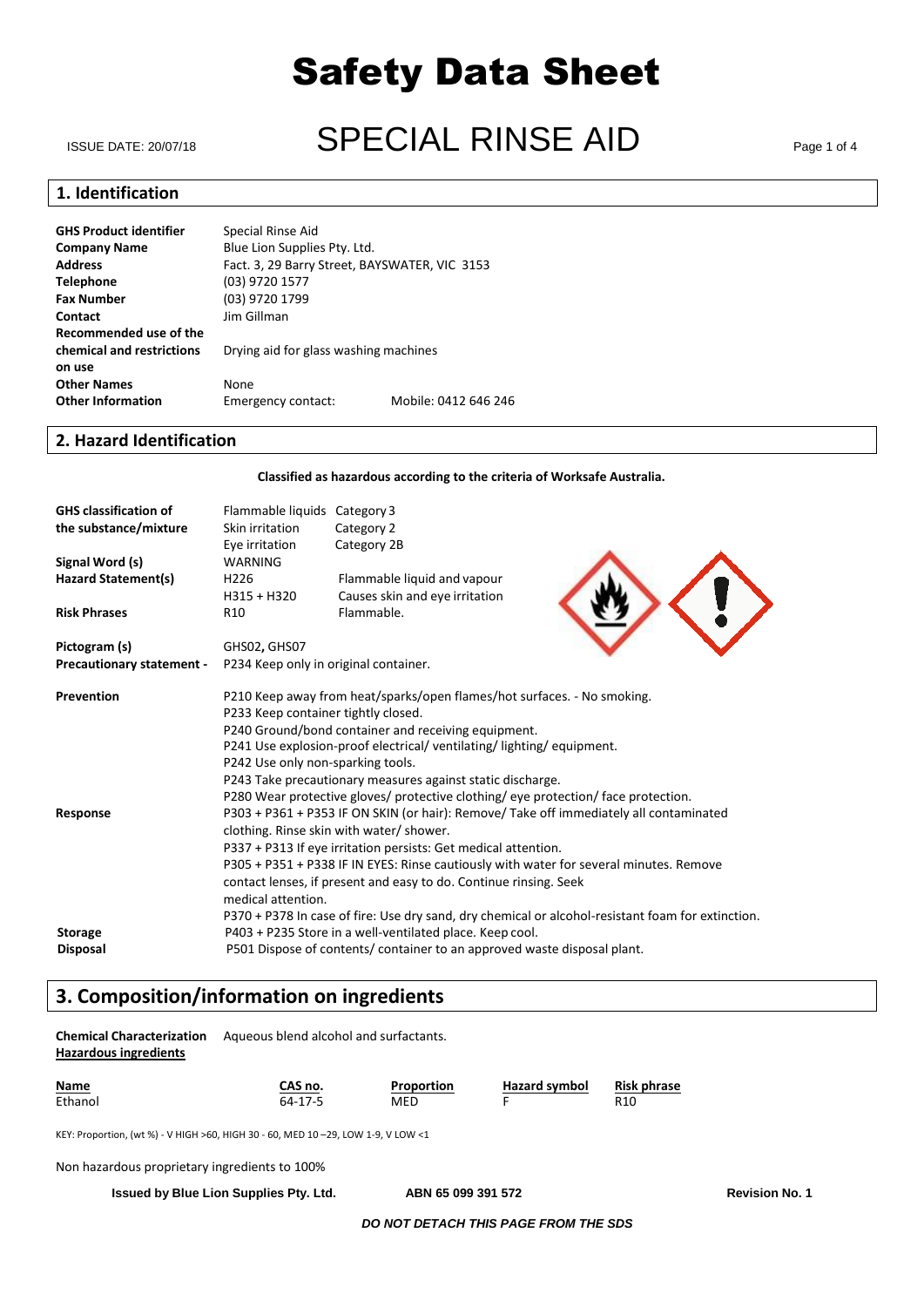ISSUE DATE: 20/07/18  $\blacksquare$   $\blacksquare$   $\blacksquare$   $\blacksquare$   $\blacksquare$   $\blacksquare$   $\blacksquare$   $\blacksquare$   $\blacksquare$   $\blacksquare$   $\blacksquare$   $\blacksquare$   $\blacksquare$   $\blacksquare$   $\blacksquare$   $\blacksquare$   $\blacksquare$   $\blacksquare$   $\blacksquare$   $\blacksquare$   $\blacksquare$   $\blacksquare$   $\blacksquare$   $\blacksquare$   $\blacksquare$   $\blacksquare$   $\blacksquare$   $\blacksquare$   $\blacks$ 

### **4. First-aid measures**

| Ingestion:                  | Rinse mouth with water. DO NOT induce vomiting. Never give anything by mouth to an unconscious person.<br>Consult a physician.      |
|-----------------------------|-------------------------------------------------------------------------------------------------------------------------------------|
| Skin:                       | Wash off with soap and plenty of water. Consult a physician.                                                                        |
| Eye contact                 | Rinse thoroughly with plenty of water for at least 15 minutes and consult a physician.                                              |
| <b>Inhalation</b>           | If breathed in, move person into fresh air. If not breathing, give artificial respiration. Consult a physician.                     |
| <b>First Aid Facilities</b> | Maintain eyewash fountain and safety shower in work area.                                                                           |
| <b>Advice to Doctor</b>     | Treat symptomatically. Consult Poisons Information Centre                                                                           |
| <b>Other Information</b>    | For advice, contact the National Poisons Information Centre (Phone Australia 13 11 26 and New Zealand 0800<br>764 766) or a doctor. |

#### **5. Fire-fighting measures**

| Suitable extinguishing<br>media                                                                | Use extinguishing media most appropriate for the surrounding fire such as water, foam or dry agent (carbon<br>dioxide, dry chemical powder). If safe to do so, move undamaged containers from the fire area If a significant<br>quantity (>200L) of this product is involved in a fire, call the fire brigade. |
|------------------------------------------------------------------------------------------------|----------------------------------------------------------------------------------------------------------------------------------------------------------------------------------------------------------------------------------------------------------------------------------------------------------------|
| Specific hazards arising<br>from the chemical<br><b>Precautions in connection</b><br>with fire | This product is likely to decompose only after heating to dryness, followed by further strong heating.<br>Wear SCBA and chemical splash suit. Fully encapsulating, gas-tight suits should be worn for maximum<br>protection.                                                                                   |

#### **6. Accidental release measures**

| <b>Personal Precautions</b> | Use personal protective equipment. Avoid breathing vapours, mist or gas. Ensure adequate ventilation.<br>Evacuate personnel to safe areas. For personal protection see section 8.    |
|-----------------------------|--------------------------------------------------------------------------------------------------------------------------------------------------------------------------------------|
| <b>Personal Protection</b>  | Wear protective clothing specified for normal operations (see Section 8)                                                                                                             |
| <b>Clean-up Methods-</b>    |                                                                                                                                                                                      |
| <b>Small Spillages</b>      | Minor spills do not require special clean up measures or emergency procedures. Wear recommended personal<br>protective equipment outlined in Section 8 when containing any spillage. |
| Large Spillages             | Seek expert advice on handling and disposal.                                                                                                                                         |
|                             | Environmental Precautions Prevent further leakage or spillage if safe to do so. Do not let product enter drains or waterways.                                                        |

### **7. Handling and storage**

**Precautions for Safe Handling** Product is safe to handle under normal conditions of use.

**Conditions for safe storage** Store in cool place. Keep container tightly closed in a dry and well-ventilated place. Containers which are opened must be carefully resealed and kept upright to prevent leakage. **Incompatible products** None known **Incompatible materials** None known

### **8. Exposure controls/personal protection**

| Occupational exposure limit<br>values   |                                                                                                                                                                                                                        |     |       |            |                                                                                                        |
|-----------------------------------------|------------------------------------------------------------------------------------------------------------------------------------------------------------------------------------------------------------------------|-----|-------|------------|--------------------------------------------------------------------------------------------------------|
|                                         | <b>STEL</b>                                                                                                                                                                                                            |     | TWA   |            |                                                                                                        |
| Name                                    | mg/m3                                                                                                                                                                                                                  | ppm | mg/m3 | <u>ppm</u> | Footnote                                                                                               |
| Ethanol                                 |                                                                                                                                                                                                                        |     | 1880  | 1000       |                                                                                                        |
| Appropriate engineering<br>controls     | In industrial situations maintain the concentrations values below the TWA. This may be achieved by<br>process modification, use of local exhaust ventilation, capturing substances at the source, or other<br>methods. |     |       |            |                                                                                                        |
| <b>Personal Protective</b><br>Equipment | to risk assessments undertaken.                                                                                                                                                                                        |     |       |            | Final choice of personal protective equipment will depend on individual circumstances and/or according |

**Issued by Blue Lion Supplies Pty. Ltd. ABN 65 099 391 572 Revision No. 1**

#### *DO NOT DETACH THIS PAGE FROM THE SDS*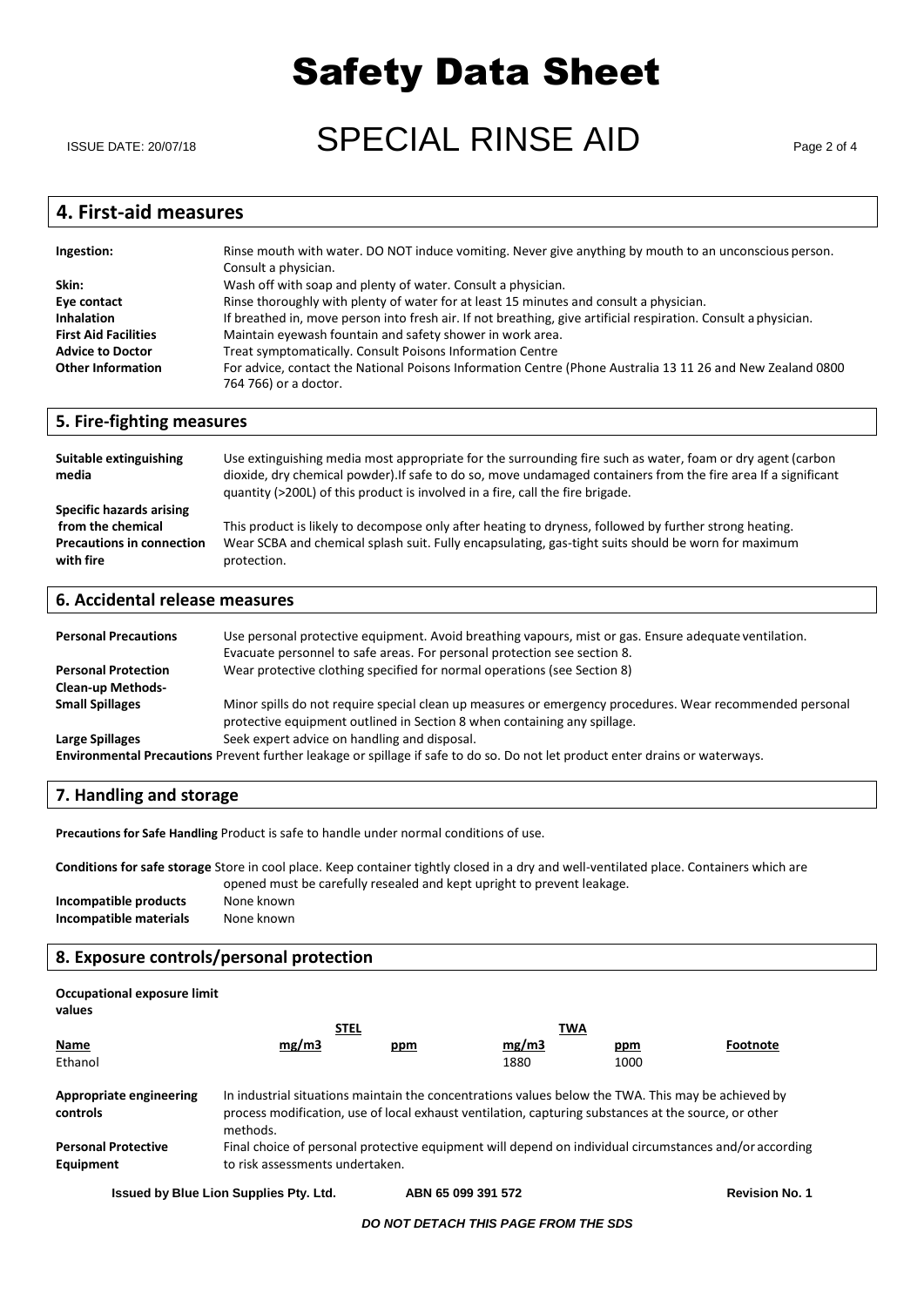| <b>ISSUE DATE: 20/07/18</b>   | <b>SPECIAL RINSE AID</b>                                                                                                                                                                                                                                                                                                                                                                                                                                                                                                                                                                                                                                                                               | Page 3 of 4 |
|-------------------------------|--------------------------------------------------------------------------------------------------------------------------------------------------------------------------------------------------------------------------------------------------------------------------------------------------------------------------------------------------------------------------------------------------------------------------------------------------------------------------------------------------------------------------------------------------------------------------------------------------------------------------------------------------------------------------------------------------------|-------------|
| <b>Respiratory Protection</b> | Where ventilation is not adequate, respiratory protection may be required. Avoid breathing dust, vapours<br>or mists. Respiratory protection should comply with AS 1716 - Respiratory Protective Devices and be<br>selected in accordance with AS 1715 - Selection, Use and Maintenance of Respiratory Protective<br>Devices. Filter capacity and respirator type depends on exposure levels. In event of emergency or<br>planned entry into unknown concentrations a positive pressure, full-face piece SCBA should be used. If<br>respiratory protection is required; institute a complete respiratory protection program including selection,<br>fit testing, training, maintenance and inspection. |             |
| <b>Eye Protection</b>         | The use of a face shield, chemical goggles or safety glasses with side shield protection as appropriate.<br>Must comply with Australian Standards AS 1337 and be selected and used in accordance with AS 1336.                                                                                                                                                                                                                                                                                                                                                                                                                                                                                         |             |
| <b>Hand Protection</b>        | Avoid skin contact when removing gloves from hands, do not touch the gloves outer surface.<br>Hand protection should comply with AS 2161, Occupational protective gloves - Selection, use and<br>maintenance.<br>Recommendation: Nitrile rubber gloves.                                                                                                                                                                                                                                                                                                                                                                                                                                                |             |
| <b>Footwear</b>               | Safety boots in industrial situations is advisory, foot protection should comply with AS 2210,<br>Occupational protective footwear - Guide to selection, care and use.                                                                                                                                                                                                                                                                                                                                                                                                                                                                                                                                 |             |
| <b>Body Protection</b>        | Clean clothing or protective clothing should be worn, preferably with and apron. Clothing for protection<br>against chemicals should comply with AS 3765 Clothing for Protection Against Hazardous Chemicals.                                                                                                                                                                                                                                                                                                                                                                                                                                                                                          |             |
| <b>Hygiene Measures</b>       | Do not eat, drink or smoke in work areas. Wash hands thoroughly after handling this material. Maintain<br>good housekeeping.                                                                                                                                                                                                                                                                                                                                                                                                                                                                                                                                                                           |             |

# **9. Physical and chemical properties**

| Appearance                 | Clear orange liquid                   |
|----------------------------|---------------------------------------|
| Odour                      | Alcohol                               |
| <b>Melting Point</b>       | ∼o °C                                 |
| <b>Boiling Point</b>       | $\sim$ 100 °C                         |
| <b>Flash point</b>         | Not determined                        |
| <b>Vapour Pressure</b>     | Not determined                        |
| <b>Solubility</b>          | Miscible in water in all proportions. |
| <b>Specific Gravity</b>    | 0.95 g/cm <sup>3</sup> @ 20 °C        |
| рH                         | $6.5 - 7.5$ (as supplied)             |
| <b>Viscosity</b>           | ~60 cPs @ 20 °C                       |
| <b>Percent volatile</b>    | $60 - 65 %$                           |
| <b>Flammability limits</b> | Not determined                        |

# **10. Stability and reactivity**

| <b>Chemical Stability</b>       | Stable under normal conditions of use.                           |
|---------------------------------|------------------------------------------------------------------|
| <b>Conditions to Avoid</b>      | No special conditions. Refer to storage conditions in Section 7. |
| <b>Incompatible Materials</b>   | None known.                                                      |
| <b>Hazardous Decomposition</b>  |                                                                  |
| products                        | Carbon monoxide and carbon dioxide. May release flammable gases. |
| Possibility of                  |                                                                  |
| hazardous reactions             | Not determined.                                                  |
| <b>Hazardous Polymerization</b> | Will not occur.                                                  |
|                                 |                                                                  |

# **11. Toxicological Information**

| <b>Acute toxicity</b>                              | Harmful if swallowed.                                                                  |  |
|----------------------------------------------------|----------------------------------------------------------------------------------------|--|
| Ethanol                                            | LD50 oral rat 10740 mg/kg (Rat; Experimental value)                                    |  |
|                                                    | LD50 dermal rabbit > 16000 mg/kg (Rabbit)                                              |  |
| Health effects from the likely routes of exposure: |                                                                                        |  |
| <b>Inhalation</b>                                  | Not expected under normal conditions of use. Vapours may cause respiratory irritation. |  |
| <b>Skin</b>                                        | Not expected to cause irritation.                                                      |  |
| Eye                                                | May cause slight irritation/discomfort.                                                |  |
| Ingestion                                          | May result in irritation to the gastrointestinal tract.                                |  |

**Issued by Blue Lion Supplies Pty. Ltd. ABN 65 099 391 572 Revision No. 1**

#### *DO NOT DETACH THIS PAGE FROM THE SDS*